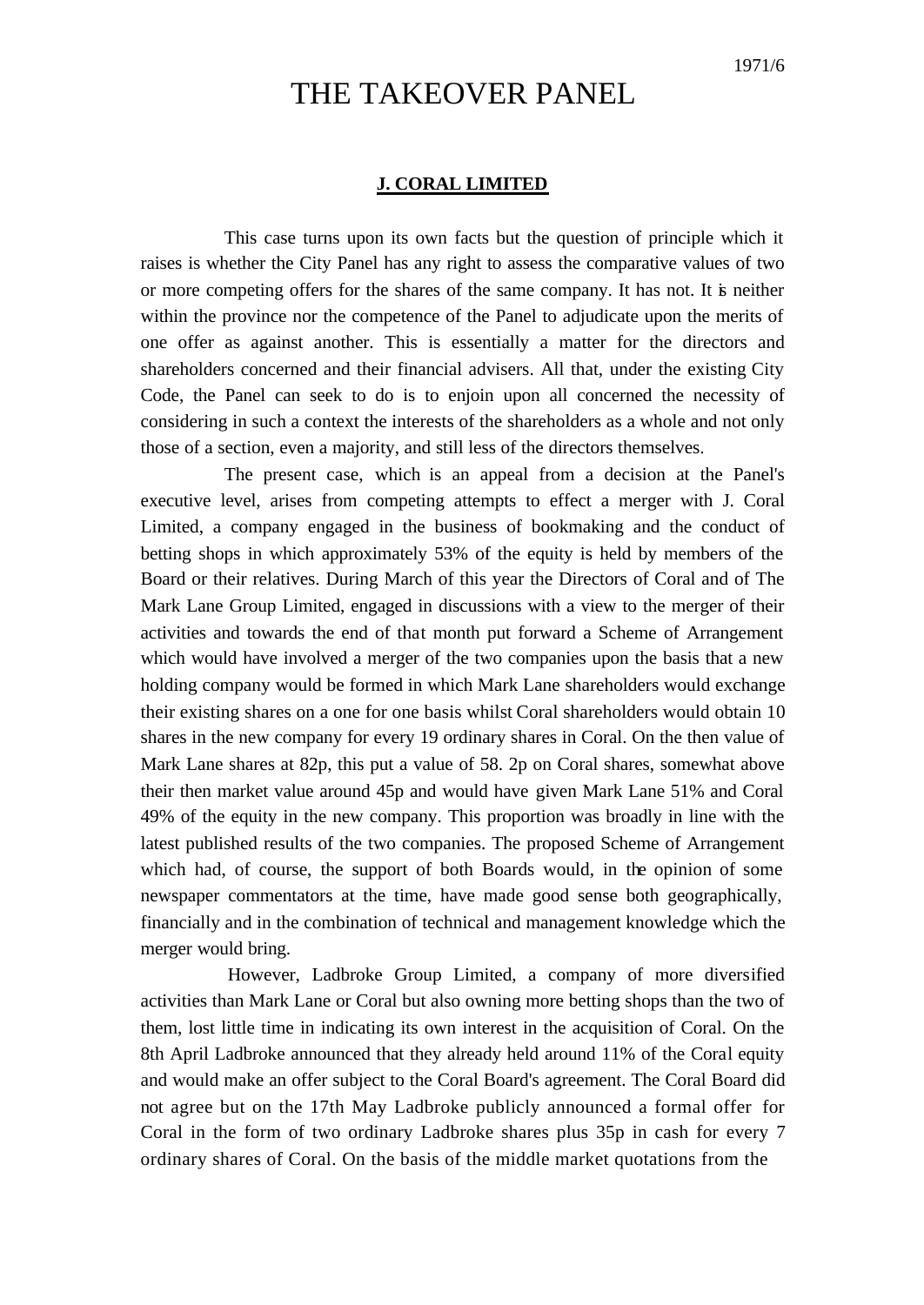Official List, this valued the Coral ordinary shares at 73¾p against the closing price of 72½p that day. On the same basis of the then existing market prices, the proposed Mark Lane/Coral merger put a value of about 65½p on the Coral shares. At the same time Ladbroke announced a forecast that their profits for the year to 29th June 1971 would be £2. 4 mn., £0. 2 mn., more than the figure announced 3 weeks earlier and £1. 3 mn. more than the previous year. Coral's Board, which had, of course, already concurred in the proposed Scheme of Arrangement, forthwith rejected this offer by Ladbroke. Ladbroke however went on to buy further shares in the market and on the 26th May, two days before the statutory meeting to approve the Scheme of Arrangement, improved their own offer by increasing the cash element per Coral ordinary share by approximately 6p. At the time of the statutory meeting to approve the merger held on 28th May, Ladbroke held 16% of the Coral ordinary shares and had obtained proxies which enabled them to secure the rejection of the merger proposals, which needed a 75% vote to ensure their acceptance. Mark Lane and Coral were, however, not unprepared for this contingency. By the 25th May it appeared to them possible, if not probable that their proposals would not secure the necessary 75% majority and they agreed that, in that event, Mark Lane would immediately put forward an outright take-over bid for Coral which the Coral Board would recommend. On the 27th May, Charterhouse Japhet Limited, on behalf of Mark Lane, sent Coral a letter (copy attached) stating that Mark Lane would make an offer but were only prepared so to do if shareholders representing more than 50% of the Coral equity undertook that day to accept it. The offer to be so made was on the same terms as those already proposed for the merger arrangements. At the then ruling prices, this valued the Coral shares at 69½p as compared with Ladbroke's increased offer then worth 80p per share. Mark Lane had however announced an increased forecast of pretax profits for the final three months to 30th June giving a 12 months forecast of £1. 2 mn. as against £0. 6 mn. for the corresponding period ending 30th June 1970. The Coral Directors and family shareholders in fact gave the undertakings which Mark Lane had required in writing on the 28th, but before the statutory meeting.

At the statutory meeting a representative of Hill Samuel  $\&$  Co. Limited, the merchant bank advisers to Coral, in answer to a question suggesting that Mark Lane might come forward with a better offer, stated "categorically" that this was not so. He did not, however, disclose the already existing contingency arrangement, which did not in fact involve better terms. The Acting Chairman declined to commit himself to accepting the highest bid which might be made but said that in the event of the Scheme of Arrangement not being adopted, Coral would consult with their advisers. He did not say that an arrangement already existed in relation to this contingency. After some discussion, the Scheme of Arrangement failed to secure the necessary 75% majority. Thereupon Mark Lane and Coral announced that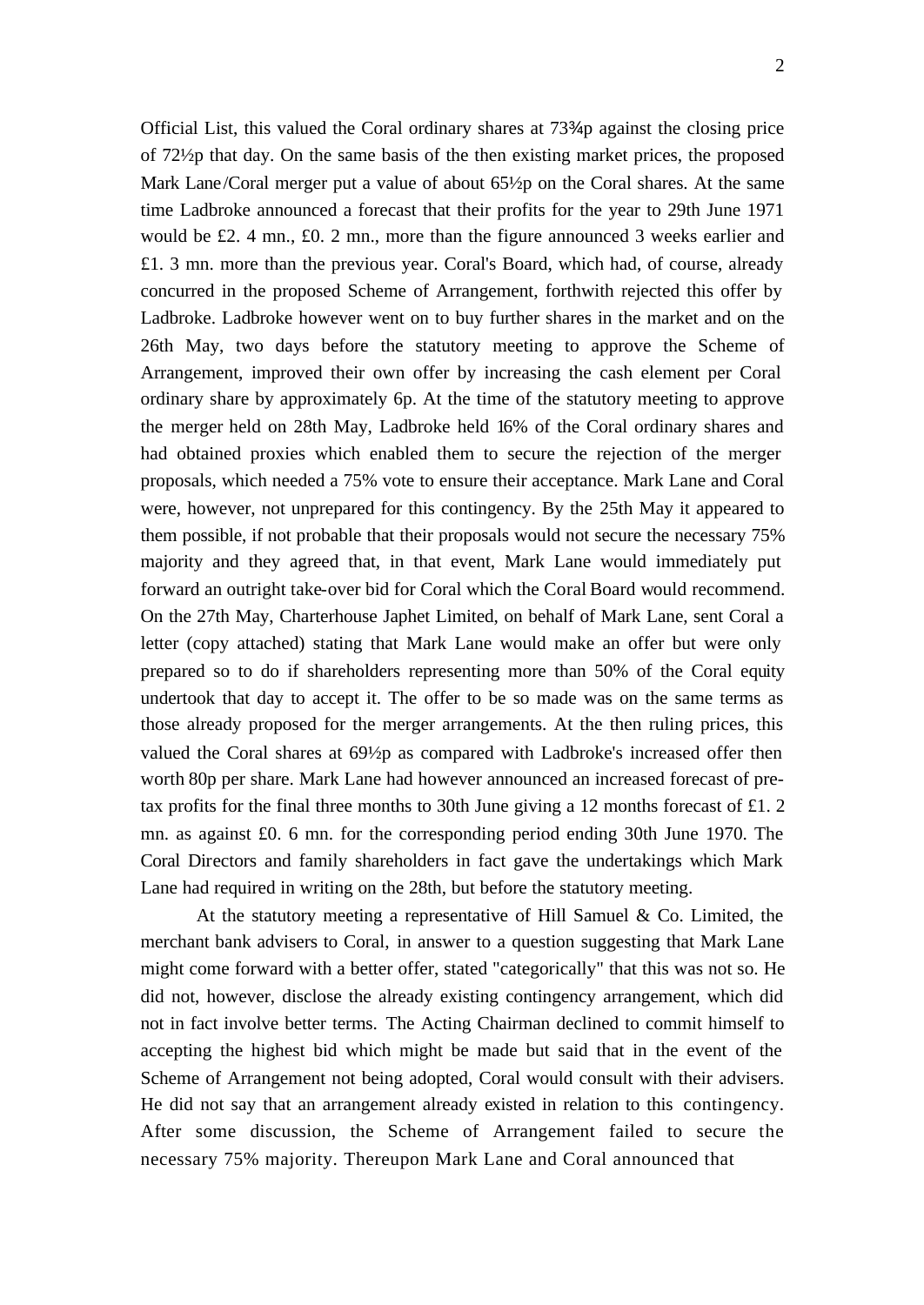Mark Lane would make their offer (on the same terms as those involved in the merger) and that over 50% of the Coral shareholders had already irrevocably undertaken to accept it. Subsequently Ladbroke complained to the Panel executive that the action of the Coral Board in, as they alleged, thus precipitately rejecting the Ladbroke offer and accepting the lower bid from Mark Lane involved an abuse of the powers of majority shareholders and thus infringed the provisions of the City Code. The Panel executive heard the submissions of both sides. In the course of these hearings in which each side is of necessity heard separately and on a confidential basis, the Panel executive were informed of the arrangement put forward in the letter of 27th May. They were told that the Coral Directors and their relations regarded the Mark Lane offer as being, at least in the long term, better than that put forward by Ladbroke and that Hill Samuel strongly supported this view.

The Panel executive, having heard the evidence and argument of both sides, concluded that the Coral Board had acted within their proper province and in good faith and that accordingly the requirements of the City Code had not been infringed. Against this general background, the matter has come before the full Panel on appeal from the executive and the Panel has heard, in the presence of all concerned, evidence and argument from the parties and their advisers and arguments from the Director General.

The matter is not expressly governed by any single Rule of the City Code but the following provisions may be relevant:

## General Principle 3

Shareholders shall have in their possession sufficient evidence, facts and opinions upon which an adequate judgment and decision can be reached, and shall have sufficient time to make an assessment and decision. No relevant information shall be withheld from them.

## General Principle 7

Rights of control must be exercised in good faith and the oppression of a minority is wholly unacceptable.

## General Principle 11

Directors of an offeror or an offeree company shall always, in advising their shareholders, act only in their capacity as Directors and not have regard to their personal or family shareholdings or their personal relationship with the companies. It is the shareholders' interests taken as a whole which should be considered, together with those of employees and creditors.

#### Rule 9

Directors must always have in mind that they should act in the interests of the shareholders taken as a whole. Shareholders in companies which are effectively controlled by their Directors have to accept that in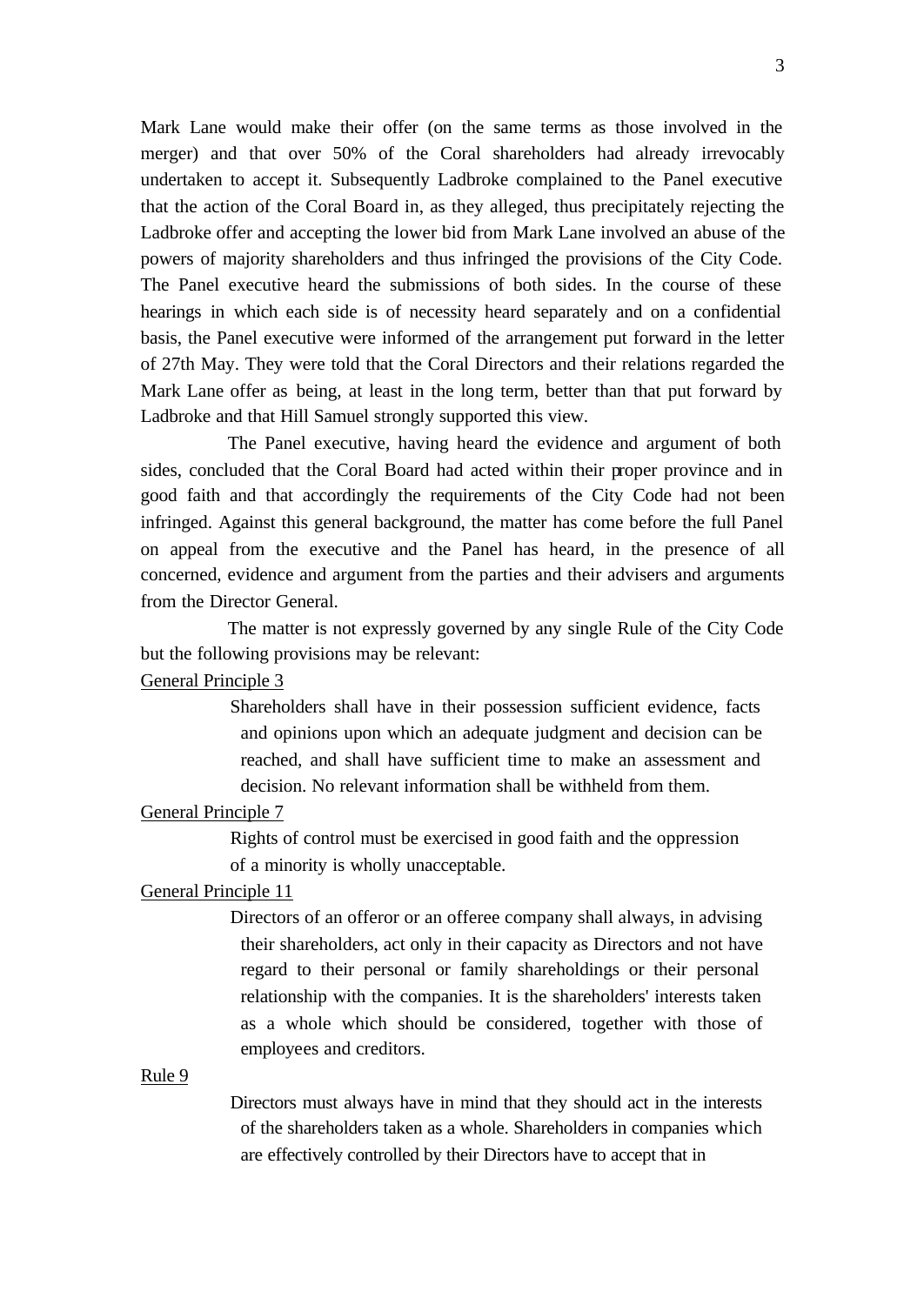respect of any offer the attitude of their Board is decisive. Exceptionally, there may be good reasons for such a Board preferring a lower offer or rejecting an offer. Nevertheless, where a Board recommends acceptance of the lower of two offers, or, being a controlling Board, accepts such lower offer or rejects an offer, thus in effect frequently forcing the minority shareholders to act similarly, it must very carefully examine its motive for so doing and be prepared to justify its good faith in the interests of the shareholders as a whole.

At first sight it may not seem entirely easy to reconcile General Principle 11 and Rule 9 and certainly difficulty may arise in applying these provisions to the facts of particular cases. It is therefore appropriate for the Panel to state here the general way in which the provisions of the City Code in this context are to be applied. Whilst it is clear that the paramount duty of Directors is to consider the interests of the general body of shareholders and in the advice they give or decisions they take, not to prefer their own interests or those of any special group or section, it is also the case that the control of companies lies with a majority of the shareholders rather than with a minority. The Panel will always be vigilant so far as it lies within its power to ensure that Boards of Directors which, through their own members or through associated family shareholdings (as in the present case) control a majority of shares, do not exercise their powers as a Board in order to oppress a minority or to force through some proposal which, properly considered, could not be regarded as for the benefit of the body of shareholders as a whole. But, whilst Directors in their actions as such must disregard what they may consider their personal interests, it does not invariably and inevitably follow that in voting their own shares, which are no less their individual property because they are Directors of the Company as well as shareholders, they must defer what they conceive as their own interest as shareholders to that of a minority. The general position of Directors is indeed not dissimilar whether they control a majority or only a minority of the voting shares. Directors controlling a minority of shares, which is the case with which General Principle 11 is usually concerned, must of course not use their powers as Directors in a way which promotes their own interests but is inimical to that of the majority. The possession of control over a majority of shares does not, however, diminish the powers of a Dir ector as such although it should make him the more careful that his actions are manifestly seen to be in accordance with his responsibilities. This said, it is, however, not inconceivable that whilst the duty of Directors might require them to advise minority shareholders that some particular course would appear to be in their interest, where the Directors come as individual shareholders to exercise their own personal proprietary rights in their shares they might, for their own part, act differently. Where a Board, with or without associated or family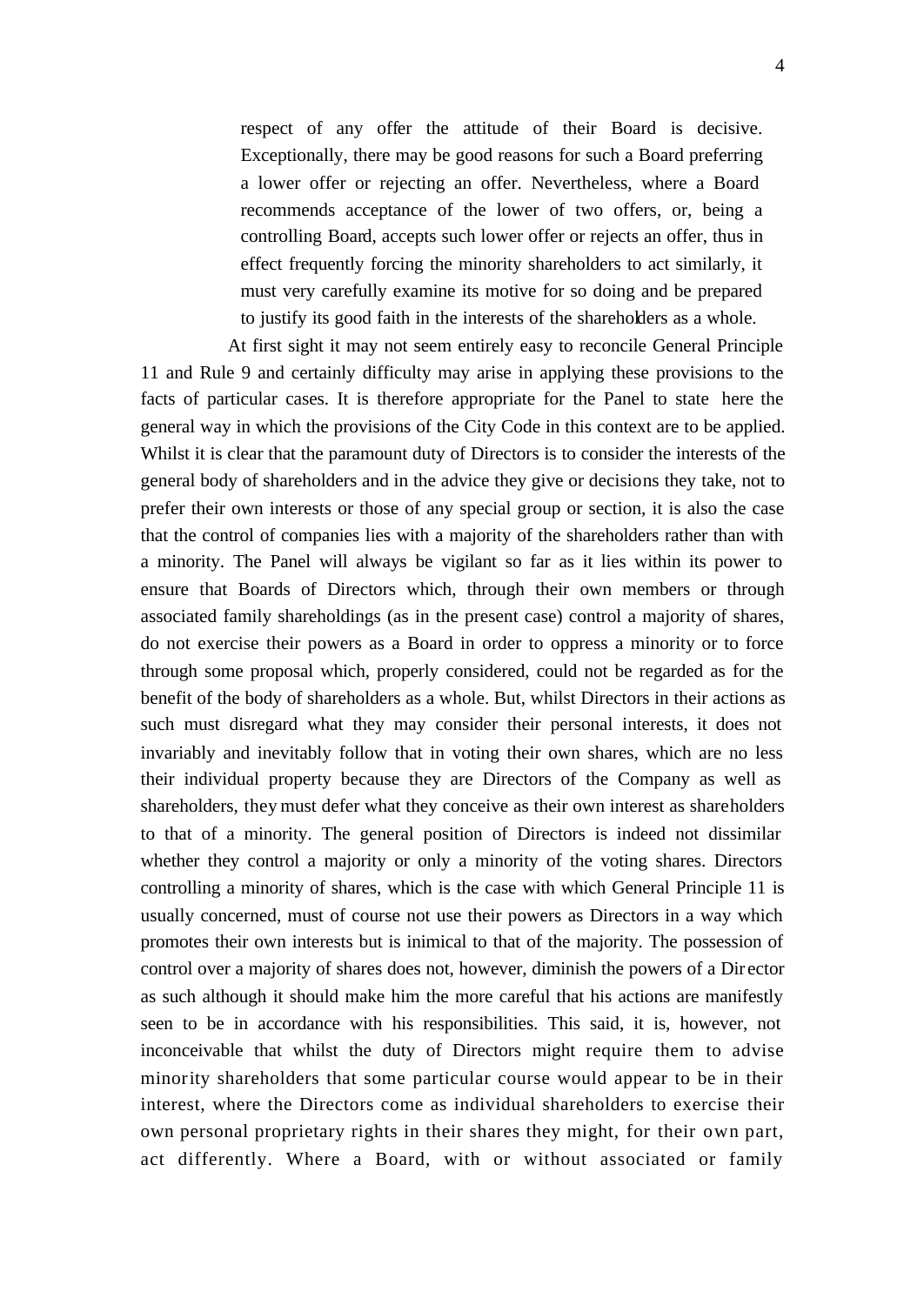shareholders, control a majority of the voting shares, the remaining shareholders must be deemed to be aware of the fact and, subject to the paramount requirement of good faith, must recognise that should any difference of view arise it must in the end be resolved by a decision of the majority. Any contrary view would, of course, give an overriding power to the minority and would also seem either to disenfranchise the Directors' and associated shares or to mean that majority shareholders could not sit on the Boards of the Companies concerned, results which could hardly be thought on any view to be reasonable. Rule 9 is in fact quite explicit in providing that this should not be the case. Majorities must not abuse their position, but minorities cannot dominate.

Applying these principles to the present case, the only complaint against the Coral Board which it was sought to press - and indeed it was pressed strongly was that the Coral Directors had acted in bad faith. It is the case that they recommended for acceptance and had accepted in advance for themselves an offer by Mark Lane which, at all events in arithmetical terms by a comparison of market prices at a particular date, appeared lower than the offer made by Ladbroke. Market prices of the relevant shares on a particular day are a most important guide even in the uncertain fluctuations of a take-over situation but they may not always fully reflect factors like past earnings, future growth, assets and management. Rule 9 in such a case requires the Directors to justify their good faith in the interest of shareholders as a whole. The members of the Panel were unanimous in concluding that this the Coral Board had done. A good deal of evidence and argument before the Panel was addressed to the comparative merits of the Ladbroke and the Mark Lane offers. Whilst the Panel cannot substitute themselves for the Board nor by the exercise of wisdom after the event conclude that a Board was wrong in the assessment it made of the value of one offer as against another, the fact that professional advice was sought, given and acted upon, is, of course, of the utmost importance in regard to an allegation of bad faith. Hill Samuel at all material times acted as advisers to Coral. They consistently advised the Coral Board that the merger with Mark Lane was the better of the courses open. Before the Panel the two representatives of Hill Samuel repeated the advice which they had given to the Coral Board and produced strong evidence and argument in support of it. The Panel deliberately refrains from saying whether these were well founded or conclusive. A contrary view was expressed by Slater, Walker Limited, merchant bank advisers to Ladbroke. It is not for the Panel to arbitrate or to express any preference for either view, but to decide whether, in face of the clear advice they had received from their professional advisers, the Coral Board was actuated by bad faith in accepting it. In this connection it is relevant that Mr. Nicholas Coral and Mr. Cyril Stein, the chairman of Ladbroke, had, at an earlier stage had an inconclusive discussion at which the differences in approach and principle had been evident.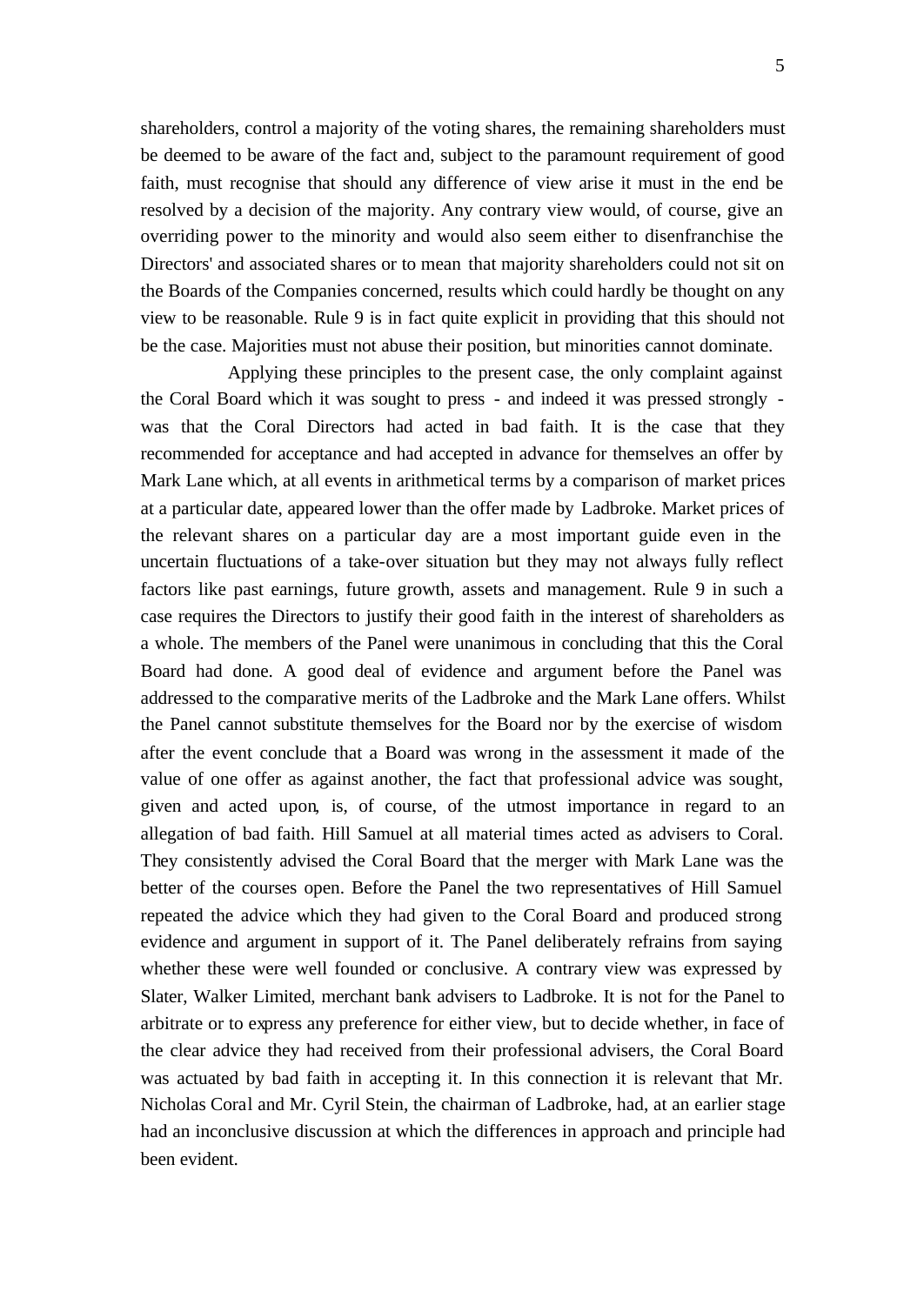It was suggested that, having received from Ladbroke letters which stated explicitly that if they were not answered within two days it would be assumed that the Ladbroke offer was rejected, the Coral Board should nonetheless have replied. The Panel sees no evidence of bad faith in Coral's failure so to do: whether it would have been wise to send a reasoned refusal of the Ladbroke offer rather than issue a bald statement to the press is a matter of public relations on which the Panel does not propose to comment. It was contended that before rejecting the Ladbroke offer Coral should have sought clarification of it, although in what respect their offer lacked clarity those who had put the offer forward did not say. It was said that having received an offer from Ladbroke which they regarded as inadequate, Coral should have gone back and asked Ladbroke to what extent they would increase it. By parity of reasoning, it was argued that faced by two competing proposals Coral should have gone out and canvassed for offers from other concerns said to have expressed an interest. The Panel would not accede to any general proposition that Directors who are not seeking a take-over and who consider that they have a satisfactory arrangement for merger with a particular company are, because of the receipt of an unsolicited offer from elsewhere, under a duty to hawk their business round the market place in the possibility that higher bids might be obtained. The market was open: it was for Ladbroke or other interested parties to put forward such offers as they wished.

The real gravamen of the complaint against Coral was, however, that "in collusion" with Mark Lane they had concocted a scheme intended to defeat any possible take-over offer, however advantageous. The Panel sees no evidence of this. It is of course true that the original proposal for a merger and the sub sequent general offer by Mark Lane had been arrived at in consultation between the Boards of both Mark Lane and Coral. To use the epithet "collusive" to describe these negotiations carries the facts no further. Such negotiations are in fact perfectly proper and indeed Rule 1 of the Code expressly requires that in the first instance an offer should be put to the Board of the offeree company. It is however true that, realising that 25% of the shareholders present and voting at the statutory meeting (albeit a minority) might, following the purchase of further shares by Ladbroke and their solicitation of proxies, defeat the proposed Scheme of Arrangement, Mark Lane and Coral had reached an agreement for a take-over which would defeat the Ladbroke or any other bid, because a majority of Coral shareholders were already committed to accepting it. This arrangement was not, in the Panel's view, in itself evidence of bad faith. It may be perfectly proper for an offeror company to say in advance that they will only put forward an offer if they can be assured, in advance, of its acceptance: this often happens, because public companies do not wish to involve themselves in a competitive auction. Nor does such an arrangement become improper because it is prepared as a contingency against the failure of another method being employed with the object of securing a like result. Such an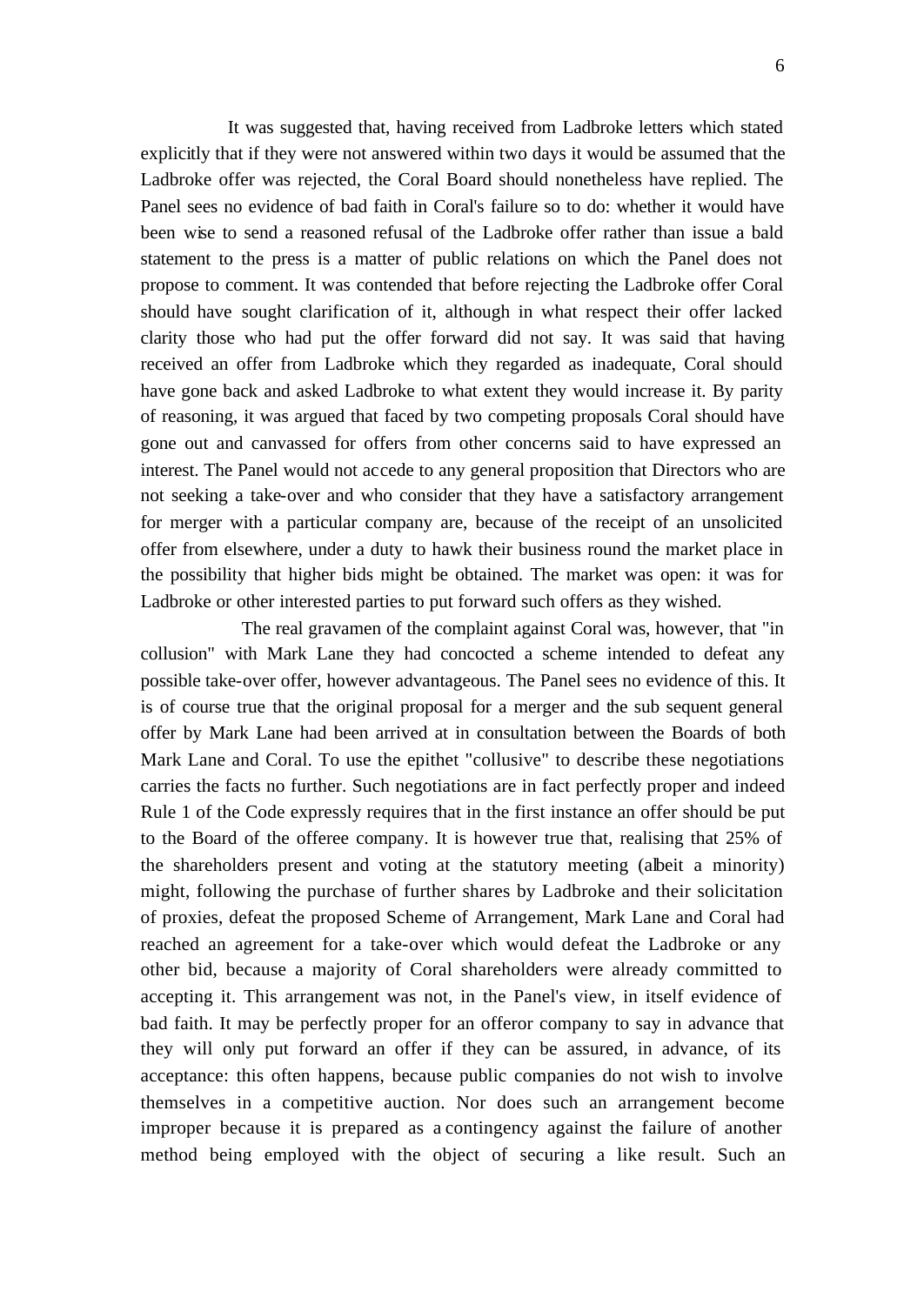arrangement would, however, be improper if the motives underlying it were of bad faith. The Panel sees no evidence of this. The Panel does, indeed, regret that the existence of the letter of 27th May and its acceptance was not disclosed at the statutory meeting on the 28th: all shareholders are entitled to the fullest information about the affairs of their company at the earliest opportunity. But whilst it is not entirely surprising that a charge of disingenuousness should be based on this circumstance, it is difficult to see how the position of shareholders could have been in any way altered if the letter had been disclosed at the meeting. In any event the question is not whether the Coral Directors were in bad faith at the meeting on 28th May but acted in bad faith before that meeting when they undertook in writing to accept the contingent offer from Mark Lane.

In a welter of conflicting arguments and inconclusive facts it is often helpful to look at the evidence of the laymen who are the principals involved. The Panel was impressed by the way in which both Mr. Cyril Stein and Mr. Nicholas Coral gave their evidence. Mr. Stein, clearly a man of ability and integrity, said, in reply to questions, that the view expressed in the Daily Telegraph when the Mark Lane merger proposal was first announced was a perfectly fair one for the Coral Directors (or those of Ladbroke or of any other rival bidder) also to take. That view was that:

"The new line up which will have Mr. Joseph Coral as its President and Mr. Mark Lane as its Chairman makes good sense geographically, financially and in the technical knowledge of bookmaking that each group will bring. But above all, the two groups like each other, an important factor in this highly personal and professionalised business."

Mr. Stein later qualified his answer by saying that the business was not highly personal but it was highly professional. He also candidly agreed that the Coral family shareholders were perfectly entitled not to accept his offer. But if they had not accepted it the offer would of course have failed.

Mark Lane assured the Panel that the contingent arrangement was made because they were not willing to be a stalking horse in a competitive bid situation in the small world of bookmakers. This the Panel accepts.

Mr. Coral struck us as being equally honest and frank and in summary said that present prices and even past earnings apart (although it was strongly contended that Mark Lane earnings had shown a better growth record than Ladbroke) the future growth of earnings of Mark Lane and Coral in combination was the most important consideration. He also made the point that, as part of Ladbroke, Coral would be the junior partner in a company which was diversifying into fields such as casinos and hotels in which it had yet to demonstrate growth potential. It was as to these points that the Coral Board had exercised a judgement. In their judgment the